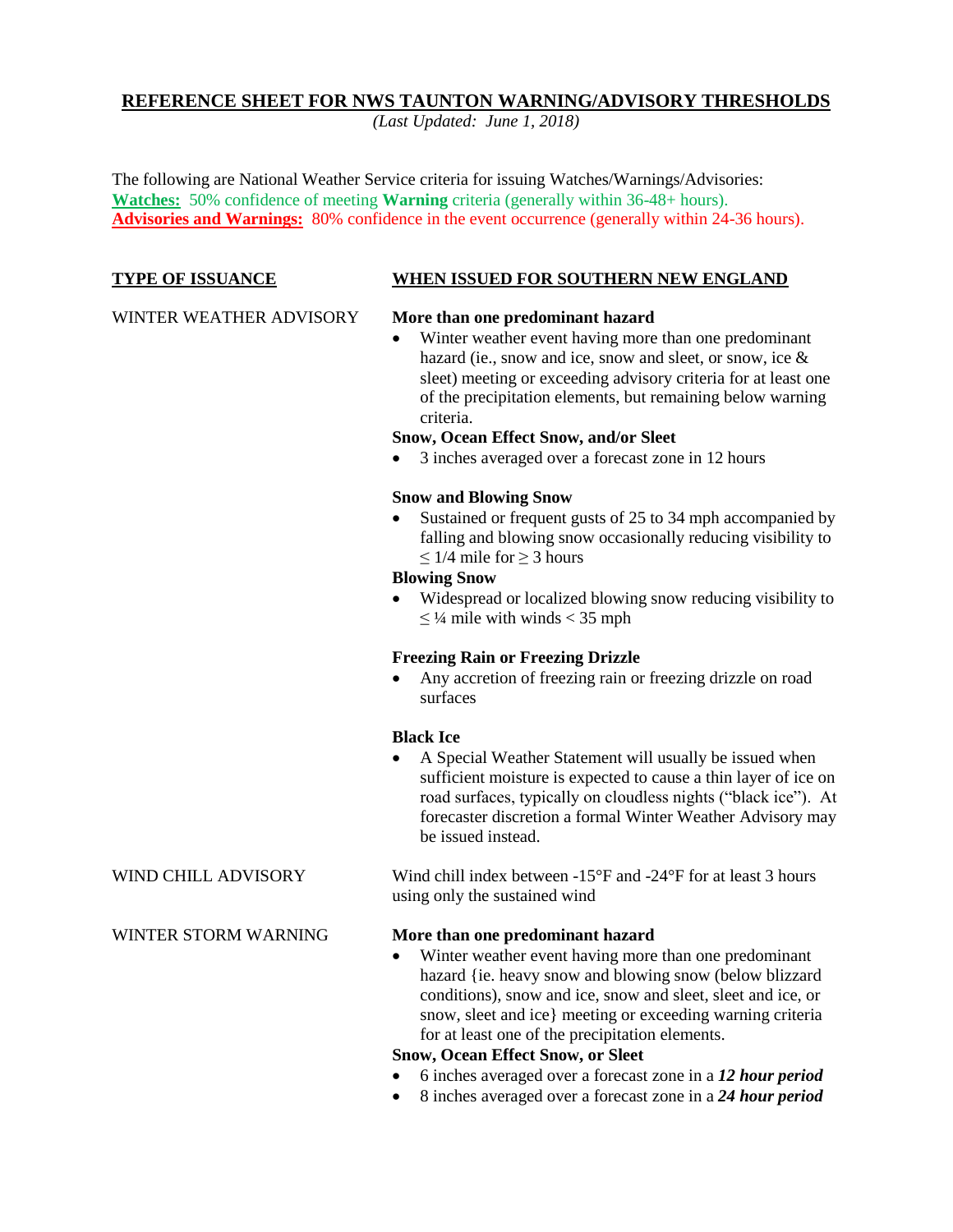| <b>BLIZZARD WARNING</b>                | Sustained winds or frequent gusts $\geq$ 35 mph AND considerable<br>falling and/or blowing snow frequently reducing visibility $<$ 1/4<br>mile for $\geq$ 3 hours ( <i>Blizzard conditions need to be the</i><br>predominant condition over a 3 hour period)                                                                                                                                                                                                                                                                                                                                                                                                                                                   |
|----------------------------------------|----------------------------------------------------------------------------------------------------------------------------------------------------------------------------------------------------------------------------------------------------------------------------------------------------------------------------------------------------------------------------------------------------------------------------------------------------------------------------------------------------------------------------------------------------------------------------------------------------------------------------------------------------------------------------------------------------------------|
| <b>ICE STORM WARNING</b>               | $\frac{1}{2}$ inch or greater accretion of freezing rain in any zone                                                                                                                                                                                                                                                                                                                                                                                                                                                                                                                                                                                                                                           |
| WIND CHILL WARNING                     | Wind chill index $\leq$ -25°F for at least 3 hours using only sustained<br>wind                                                                                                                                                                                                                                                                                                                                                                                                                                                                                                                                                                                                                                |
| <b>WIND ADVISORY</b>                   | Sustained winds 31-39 mph (27-34 kts) for at least 1 hour; OR<br>any gusts to $46-57$ mph $(40-49$ kts)                                                                                                                                                                                                                                                                                                                                                                                                                                                                                                                                                                                                        |
| <b>HIGH WIND WARNING</b>               | Sustained winds $\geq$ 40 mph ( $\geq$ 35 kts) for at least 1 hour; OR any<br>gusts $\geq$ 58 mph ( $\geq$ 50 kts)                                                                                                                                                                                                                                                                                                                                                                                                                                                                                                                                                                                             |
| TROPICAL STORM WARNING                 | Sustained winds 39-73 mph (34-63 kts) (no gust criteria)<br>associated with a tropical storm expected to affect a coastal or<br>inland zone within 36 hours                                                                                                                                                                                                                                                                                                                                                                                                                                                                                                                                                    |
| <b>HURRICANE WARNING</b>               | Sustained winds $\geq$ 74 mph ( $\geq$ 64 kts) (no gust criteria) <i>associated</i><br>with a hurricane expected to affect a coastal or inland zone<br>within 36 hours                                                                                                                                                                                                                                                                                                                                                                                                                                                                                                                                         |
| <b>EXTREME WIND WARNING</b>            | Short-fused warning for onset of extreme winds, defined as<br>sustained at $111+$ mph (equivalent to a Category 3+ hurricane).<br>This is typically used for the approach of the eyewall of a major<br>landfalling hurricane.                                                                                                                                                                                                                                                                                                                                                                                                                                                                                  |
| STORM SURGE WARNING                    | Issued for the danger of life-threatening inundation from rising<br>water moving inland from the shoreline somewhere within the<br>specified area, generally within 36 hours, in association with an<br>ongoing or potential tropical cyclone, a subtropical cyclone, or a<br>post-tropical cyclone. The warning may be issued earlier when<br>other conditions, such as the onset of tropical storm-force winds,<br>are expected to limit the time available to take protective actions<br>for surge (e.g., evacuations). The warning may also be issued for<br>locations not expected to receive life-threatening inundation, but<br>which could potentially be isolated by inundation in adjacent<br>areas. |
| <b>SMALL CRAFT ADVISORY</b>            | Sustained winds or frequent gusts $25-33$ kts ( $> 2$ hrs) AND/OR<br>Seas $\geq$ 5 feet within 24 hours (marine only)                                                                                                                                                                                                                                                                                                                                                                                                                                                                                                                                                                                          |
| <b>GALE WARNING</b>                    | Sustained winds or frequent gusts $34-47$ kts ( $> 2$ hrs) within 24<br>hrs from a non-tropical system (marine only)                                                                                                                                                                                                                                                                                                                                                                                                                                                                                                                                                                                           |
| <b>STORM WARNING</b>                   | Sustained winds or frequent gusts $48-63$ kts ( $> 2$ hrs) within 24<br>hours from a non-tropical system (marine only)                                                                                                                                                                                                                                                                                                                                                                                                                                                                                                                                                                                         |
| <b>HURRICANE FORCE</b><br>WIND WARNING | Sustained winds or frequent gusts $\geq 64$ kts ( $> 2$ hrs) within<br>24 hours from a non-tropical system (marine only)                                                                                                                                                                                                                                                                                                                                                                                                                                                                                                                                                                                       |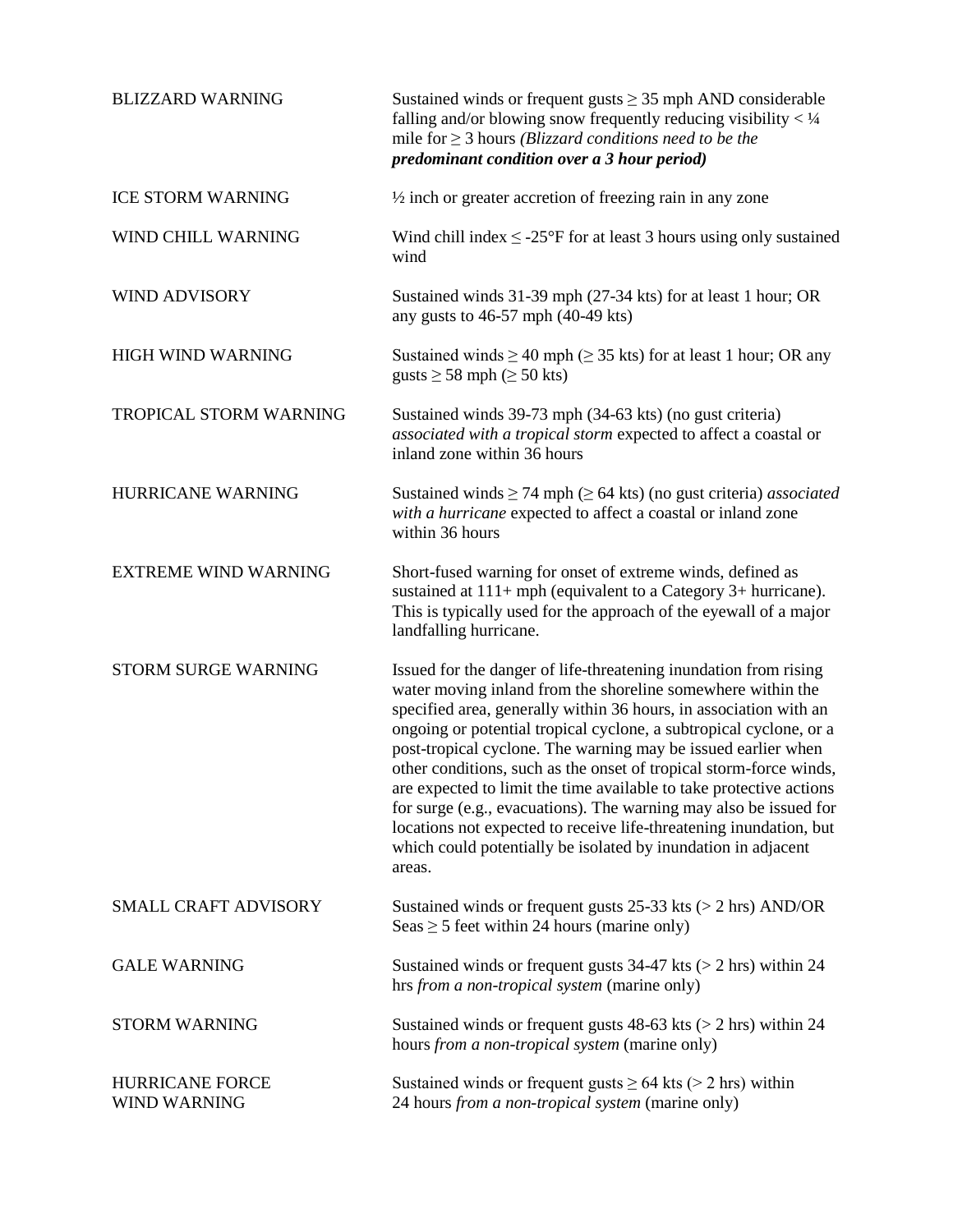| SPECIAL MARINE WARNING                | Brief/sudden occurrence of sustained wind or frequent gusts $\geq$ 34<br>kts, usually associated with thunderstorms, AND/OR hail $\geq \frac{3}{4}$ "<br>in diameter; also issued for waterspouts                                                                                                             |
|---------------------------------------|---------------------------------------------------------------------------------------------------------------------------------------------------------------------------------------------------------------------------------------------------------------------------------------------------------------|
| SEVERE THUNDERSTORM<br><b>WARNING</b> | Thunderstorms with wind gusts $\geq$ 58 mph ( $\geq$ 50 kts)<br>AND/OR hail $\geq 1$ " (quarter size) in diameter                                                                                                                                                                                             |
| <b>TORNADO WARNING</b>                | Likelihood of a tornado within the given area based on radar or<br>actual sighting; usually accompanied by conditions indicated<br>above for "Severe Thunderstorm Warning"                                                                                                                                    |
| <b>FLOOD ADVISORY</b>                 | Expected inundation by water of some low lying and poor<br>drainage areas, resulting in a nuisance to the public but not a<br>threat to life and property.                                                                                                                                                    |
| <b>FLASH FLOOD WARNING</b>            | Rapid and extreme flow of high water into a normally dry area,<br>or a rapid water level rise in a stream or creek above a<br>predetermined flood level, beginning within a short timeframe<br>from the onset of heavy rain. A dam or levee failure, or water<br>released from an ice jam is also considered. |
| <b>FLOOD WARNING</b>                  | Expected overflow or inundation by water which causes or will<br>cause damage and/or a threat to life.                                                                                                                                                                                                        |
| RIVER FLOOD WARNING                   | Water level at a River Forecast point along a main stem river<br>(such as the Merrimack, Nashua or Charles) is expected to reach<br>or exceed flood stage.                                                                                                                                                    |
| <b>COASTAL FLOOD ADVISORY</b>         | (from non-tropical systems): Minor coastal flooding expected.<br>Examples include: splashover that causes a few roads to be<br>briefly impassable, standing water in parking lots, etc.                                                                                                                       |
| <b>COASTAL FLOOD WARNING</b>          | (from non-tropical systems): Widespread serious (moderate or<br>major) coastal flooding is expected to damage property AND/OR<br>pose a threat to life.                                                                                                                                                       |
| <b>EXCESSIVE HEAT WARNING</b>         | Daytime Heat Index $\geq 105^{\circ}$ F for 2 consecutive hours                                                                                                                                                                                                                                               |
| <b>HEAT ADVISORY</b>                  | Daytime Heat Index 95°F-99°F for 2 consecutive days<br>OR anytime the Daytime Heat Index 100°F-104°F for 1 day.                                                                                                                                                                                               |
| <b>HEAT WAVE</b>                      | Issued for non-criteria warning/advisory heat. A heat wave is<br>defined as 3 or more days of $\geq$ 90°F temperatures.                                                                                                                                                                                       |
| <b>DENSE FOG ADVISORY</b>             | Widespread visibility $\leq 1/4$ mile for at least 3 hours                                                                                                                                                                                                                                                    |
| FREEZING FOG ADVISORY                 | Very light ice accumulation from predominantly fog at or below<br>freezing temperatures                                                                                                                                                                                                                       |
| <b>FROST ADVISORY</b>                 | Issued under clear, light wind conditions with forecast minimum<br>shelter temperature 33-36°F during growing season                                                                                                                                                                                          |